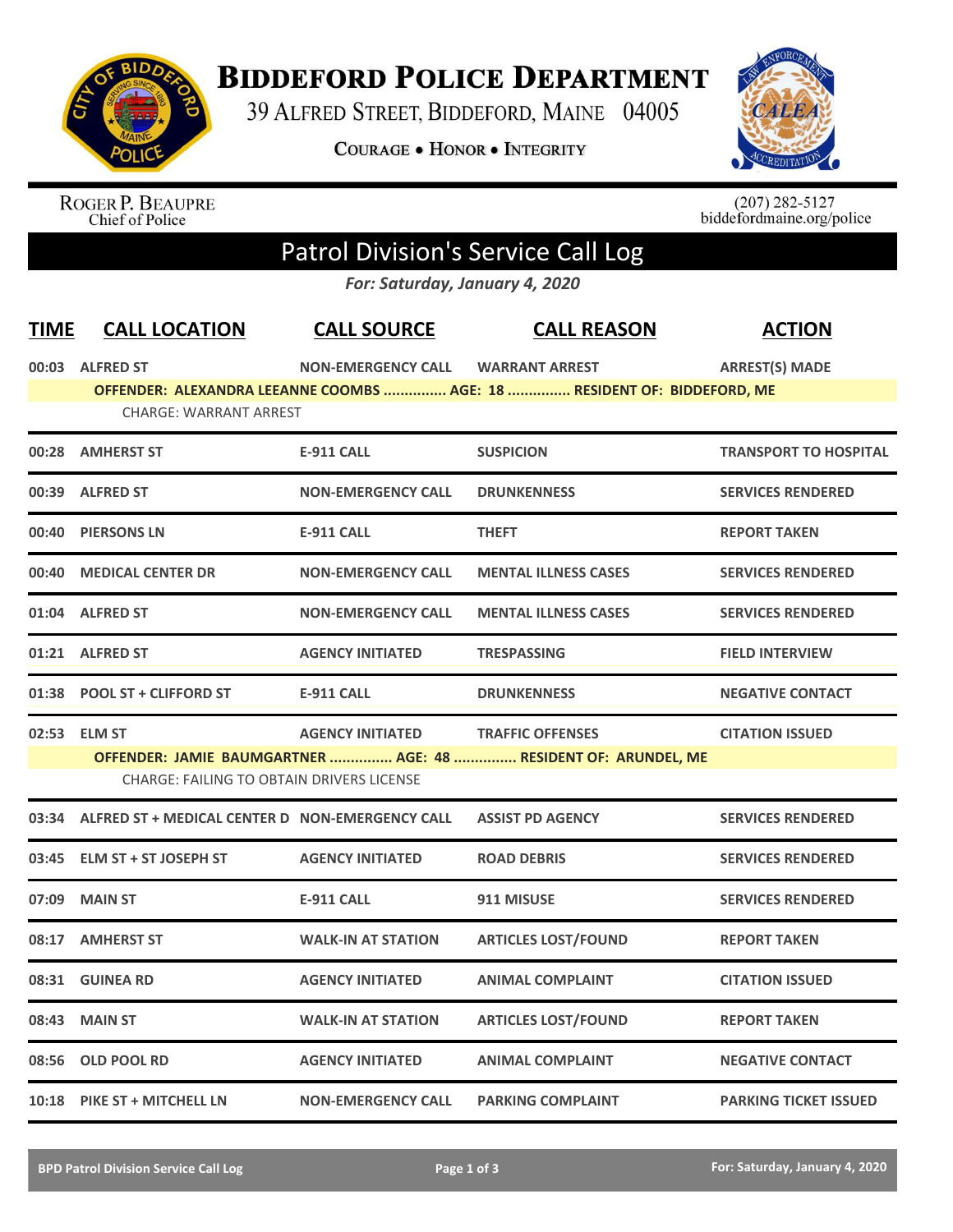| <b>TIME</b> | <b>CALL LOCATION</b>                                                                                                                                                                                                                                                                                        | <b>CALL SOURCE</b>        | <b>CALL REASON</b>            | <b>ACTION</b>                |  |  |
|-------------|-------------------------------------------------------------------------------------------------------------------------------------------------------------------------------------------------------------------------------------------------------------------------------------------------------------|---------------------------|-------------------------------|------------------------------|--|--|
|             | 10:28 ELM ST                                                                                                                                                                                                                                                                                                | <b>AGENCY INITIATED</b>   | <b>ANIMAL COMPLAINT</b>       | <b>SERVICES RENDERED</b>     |  |  |
|             | 10:38 CLEAVES ST                                                                                                                                                                                                                                                                                            | <b>NON-EMERGENCY CALL</b> | <b>MOTOR VEHICLE THEFT</b>    | <b>REPORT TAKEN</b>          |  |  |
|             | <b>11:40 BERRY LN</b>                                                                                                                                                                                                                                                                                       | <b>AGENCY INITIATED</b>   | <b>ALL OTHER</b>              | <b>SERVICES RENDERED</b>     |  |  |
|             | 12:04 MAIN ST + WASHINGTON ST                                                                                                                                                                                                                                                                               | <b>E-911 CALL</b>         | <b>CHECK WELFARE</b>          | <b>TRANSPORT TO HOSPITAL</b> |  |  |
|             | 12:07 HILL ST + POOL ST                                                                                                                                                                                                                                                                                     | <b>NON-EMERGENCY CALL</b> | <b>CRIMINAL MISCHIEF</b>      | <b>SERVICES RENDERED</b>     |  |  |
|             | 12:29 ALFRED ST                                                                                                                                                                                                                                                                                             | <b>NON-EMERGENCY CALL</b> | <b>SUSPICION</b>              | <b>SERVICES RENDERED</b>     |  |  |
|             | 12:37 ST MARYS ST                                                                                                                                                                                                                                                                                           | <b>E-911 CALL</b>         | <b>SUSPICION</b>              | <b>BUILDING CHECK/SECURE</b> |  |  |
|             | 12:54 WEST MYRTLE ST                                                                                                                                                                                                                                                                                        | <b>AGENCY INITIATED</b>   | <b>ANIMAL COMPLAINT</b>       | <b>NEGATIVE CONTACT</b>      |  |  |
|             | 12:56 DARTMOUTH ST                                                                                                                                                                                                                                                                                          | <b>E-911 CALL</b>         | 911 MISUSE                    | <b>NO ACTION REQUIRED</b>    |  |  |
|             | 13:02 LAMBERT ST                                                                                                                                                                                                                                                                                            | <b>AGENCY INITIATED</b>   | <b>ANIMAL COMPLAINT</b>       | <b>SERVICES RENDERED</b>     |  |  |
|             | 13:05 SACO FALLS WAY                                                                                                                                                                                                                                                                                        | <b>NON-EMERGENCY CALL</b> | <b>PARKING COMPLAINT</b>      | <b>NO ACTION REQUIRED</b>    |  |  |
|             | 13:11 ALFRED ST                                                                                                                                                                                                                                                                                             | <b>AGENCY INITIATED</b>   | <b>ANIMAL COMPLAINT</b>       | <b>SERVICES RENDERED</b>     |  |  |
|             | 13:18 SIMARD AVE                                                                                                                                                                                                                                                                                            | <b>E-911 CALL</b>         | 911 MISUSE                    | <b>SERVICES RENDERED</b>     |  |  |
|             | 13:21 ALFRED ST                                                                                                                                                                                                                                                                                             | <b>AGENCY INITIATED</b>   | <b>ANIMAL COMPLAINT</b>       | <b>NEGATIVE CONTACT</b>      |  |  |
|             | 13:39 FALCON RDG                                                                                                                                                                                                                                                                                            | <b>AGENCY INITIATED</b>   | <b>ANIMAL COMPLAINT</b>       | <b>SERVICES RENDERED</b>     |  |  |
|             | 13:43 ALFRED ST                                                                                                                                                                                                                                                                                             | <b>NON-EMERGENCY CALL</b> | <b>COURT ORDERED CHECK IN</b> | <b>SERVICES RENDERED</b>     |  |  |
|             | 13:56 HALLCZUK RD                                                                                                                                                                                                                                                                                           | <b>AGENCY INITIATED</b>   | <b>ANIMAL COMPLAINT</b>       | <b>SERVICES RENDERED</b>     |  |  |
|             | 14:01 ALFRED ST<br><b>WALK-IN AT STATION</b><br><b>PRISONER PROCESS</b><br><b>ARREST(S) MADE</b><br>OFFENDER: EVAN P HOLE  AGE: 21  RESIDENT OF: BIDDEFORD, ME<br><b>CHARGE: DOMESTIC VIOLENCE ASSAULT</b><br><b>CHARGE: OBSTRUCTING REPORT OF CRIME</b><br>CHARGE: DOMESTIC VIOLENCE, CRIMINAL THREATENING |                           |                               |                              |  |  |
|             | 14:03 HILL ST + BACON ST                                                                                                                                                                                                                                                                                    | <b>NON-EMERGENCY CALL</b> | <b>PARKING COMPLAINT</b>      | <b>NO VIOLATION</b>          |  |  |
|             | 14:15 ALFRED ST                                                                                                                                                                                                                                                                                             | <b>E-911 CALL</b>         | <b>SUSPICION</b>              | <b>NO VIOLATION</b>          |  |  |
|             | 14:53 BACON ST                                                                                                                                                                                                                                                                                              | <b>AGENCY INITIATED</b>   | <b>ANIMAL COMPLAINT</b>       | <b>SERVICES RENDERED</b>     |  |  |
|             | 15:03 GEORGE ST                                                                                                                                                                                                                                                                                             | <b>AGENCY INITIATED</b>   | <b>ANIMAL COMPLAINT</b>       | <b>NEGATIVE CONTACT</b>      |  |  |
|             | 15:12 CLEAVES ST                                                                                                                                                                                                                                                                                            | <b>AGENCY INITIATED</b>   | <b>ANIMAL COMPLAINT</b>       | <b>NEGATIVE CONTACT</b>      |  |  |
|             | 15:20 HILL ST + HUBERT ST                                                                                                                                                                                                                                                                                   | <b>AGENCY INITIATED</b>   | <b>TRAFFIC OFFENSES</b>       | <b>WARNING ISSUED</b>        |  |  |